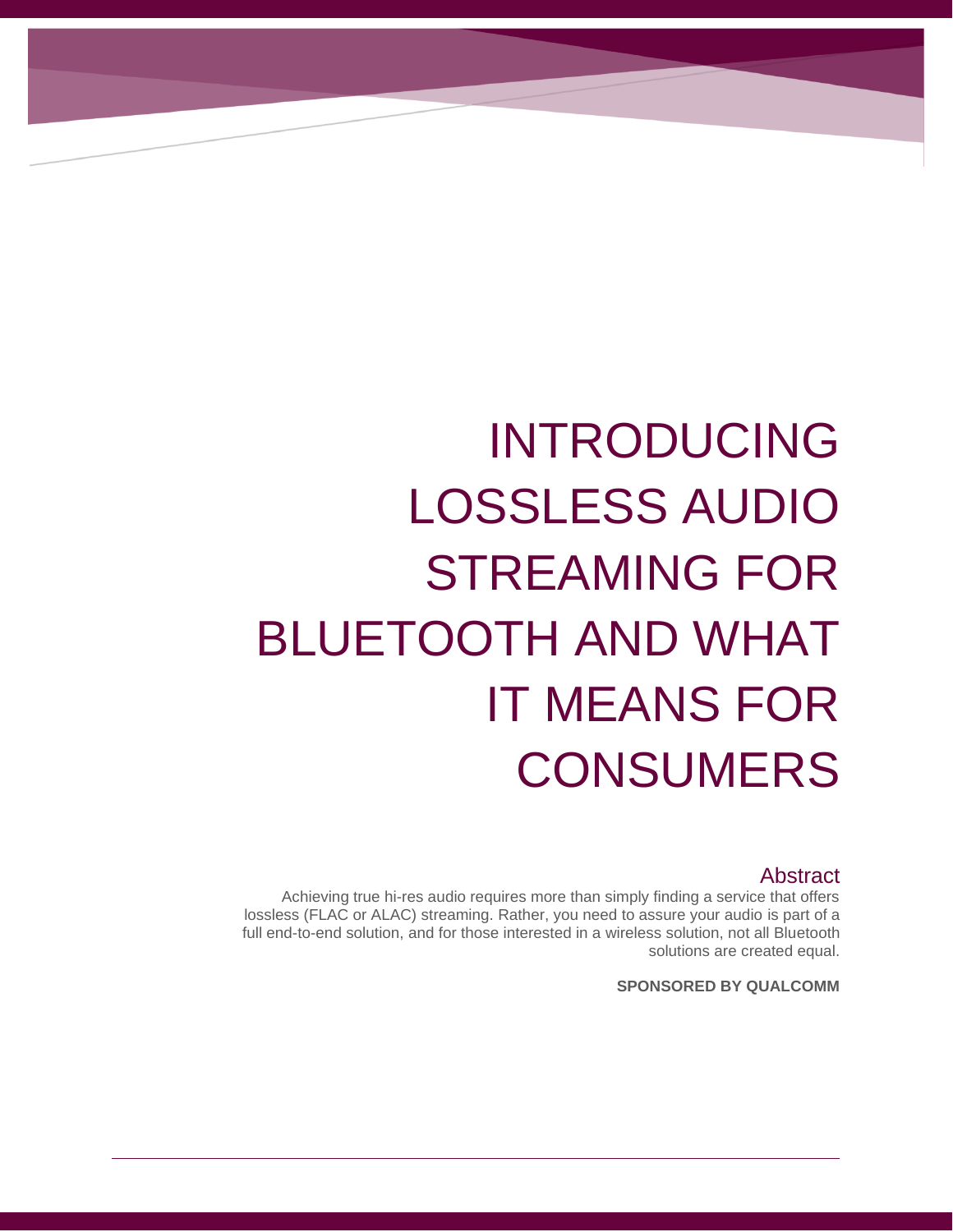

#### **Introduction**

Apple recently made a splash by announcing that its entire library of over 75 million songs would be available to customers in lossless audio format, with users able to choose from three levels of audio quality: CD (16-bit, 44.1 kHz), HD (24-bit, 48 kHz), or High-Resolution (24-bit, 192 kHz), as shown in Table 1. Apple isn't the first streaming provider to support lossless audio at higher quality. In fact, Apple is late to the game in this regard after being beat to the punch by streaming services including Tidal, Qobuz, Deezer, and Amazon Music, but now high-resolution audio is going mainstream. What makes Apple's decision noteworthy is that lossless audio and high-resolution (hi-res) quality are now open to hundreds of millions of consumers within its vast ecosystem.

| Format        | Bit   | Sample  | No of    | Data rate    | Audio            | Max Signal to |
|---------------|-------|---------|----------|--------------|------------------|---------------|
|               | Depth | Rate    | Channels |              | <b>Bandwidth</b> | noise ratio   |
| CD resolution | 16bit | 44.1KHz |          | $1.411$ mbps | $<$ 22 $k$ Hz    | 96dB          |
| HD Audio      | 24bit | 48kHz   |          | 2.304 mbps   | $<$ 24 $k$ Hz    | 144dB         |
| Hi Resolution | 24bit | 96kHz   |          | 4.608 mbps   | $<$ 48 $k$ Hz    | 144dB         |

*Table 1. A summary of audio formats*

While audiophiles might have been the vanguard of this dream for lossless and higher quality, interest in better audio experiences has been growing across a variety of fronts. The resurgence of vinyl and the popularity of remastered albums, for instance, are indications of a desire for audio that offers more fidelity to the artist's original intentions.

According to Qualcomm's recent State of Sound survey of 6000 consumers globally, 58% of people listened to more audio during the covid crisis and expect these listening habits to continue. Many of those people are streaming the audio over 5G or WiFi. Think, for instance, about what advanced audio means for streaming movies, TV, gaming, virtual and augmented reality, or even for video conferencing, especially now that remote work and learning have grown so dramatically.

With widespread availability of 5G cellular and Wi-Fi 6 streaming high bandwidth connectivity is seamless and powerful. And as more and more services move toward hi-res and lossless content, those more realistic and immersive audio experiences will become the norm across our daily lives. Increasingly, people also want those experiences without being tethered by a wire– through Bluetooth headphones and wireless earbuds.

While that sounds exciting and transformative, there are a number of important caveats to keep in mind and limitations to overcome in order to assure you are enjoying the full benefits of lossless and hi-res audio when using wireless audio devices. Even the best source file with poor connectivity, can lead to audio drop-outs and glitches either at the receiver or the wireless headphones. The company addressing this across the entire audio chain is Qualcomm. Not even Apple can deliver lossless audio quality end-to-end from phone to earbud.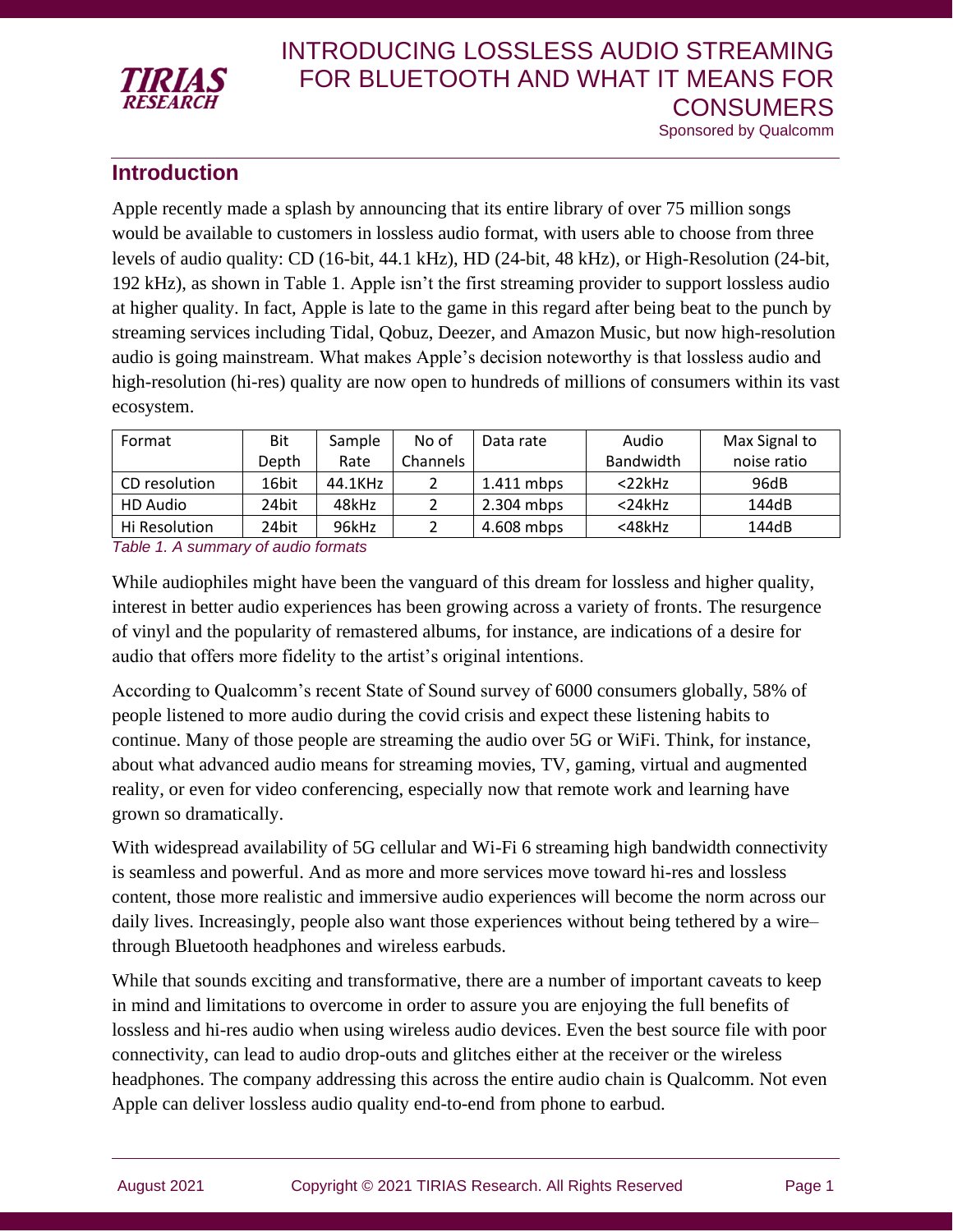

#### **The Historical Context**

A perfect storm has contributed to the current push for lossless and hi-res audio. Perhaps most importantly, available bandwidth and storage advancements have radically transformed what is possible for streaming and downloading music. Most recently, the growth of 5G and highperformance WiFi, with its leap forward in speed and capacity, promises to further accelerate streaming opportunities. Contrast this current state with the situation when music streaming first took hold. Internet and cellular speeds along with storage possibilities were, from this modern context, *severely* limited.

The standard for audio quality has traditionally been CD quality sound (16-bit, 44.1kHz). But streaming a CD losslessly under those earlier bandwidth and storage limitations presented a number of technical challenges. After all, an uncompressed, CD-quality song is roughly 50 MB in size and an entire CD can consume upwards of 700 MB, requiring a transmission data rate of 1.44mbps. Now think back to common internet or cellular speeds when streaming first became popular: it would have taken ages to download or stream a single file that size. Moreover, even if you had the patience to download a music file that size, storage presented another limiting issue. Downloading a full album would have taken a huge amount of space at a time when hard drives, even on top-of-the-line machines, weren't nearly as large as many of today's base models (to say nothing of the huge shift toward cloud-based storage solutions consumers currently available). While individual CD files sizes are no longer the problem of the past, if you have a collection of hundred of albums, it does add up.

In the face of these limitations, a novel solution emerged: file sizes and data rates needed to shrink, and the best way to accomplish that task was to intentionally "lose" some of the audio. MP3 and AAC formats are prime examples of this type of "lossy" audio files. Lossy formats remove some elements to save bit rate and file size without too much disruption. The process, however, is destructive, meaning that the missing content is not reconstituted when the file is decoded. Moreover, because each subsequent encode/decode further removes content from the last version, the compression snowballs to create potentially very bad audio.

In contrast, a "lossless" song, as the name implies, simply means that no data has been removed from the original recording. In lossless audio, all of those extremely low-level sounds that were cut out by lossy MP3 and AAC formats are retained. If you're interested in lossless audio, there are two primary formats to look for: the Free Lossless Audio Coded (FLAC) or Apple Lossless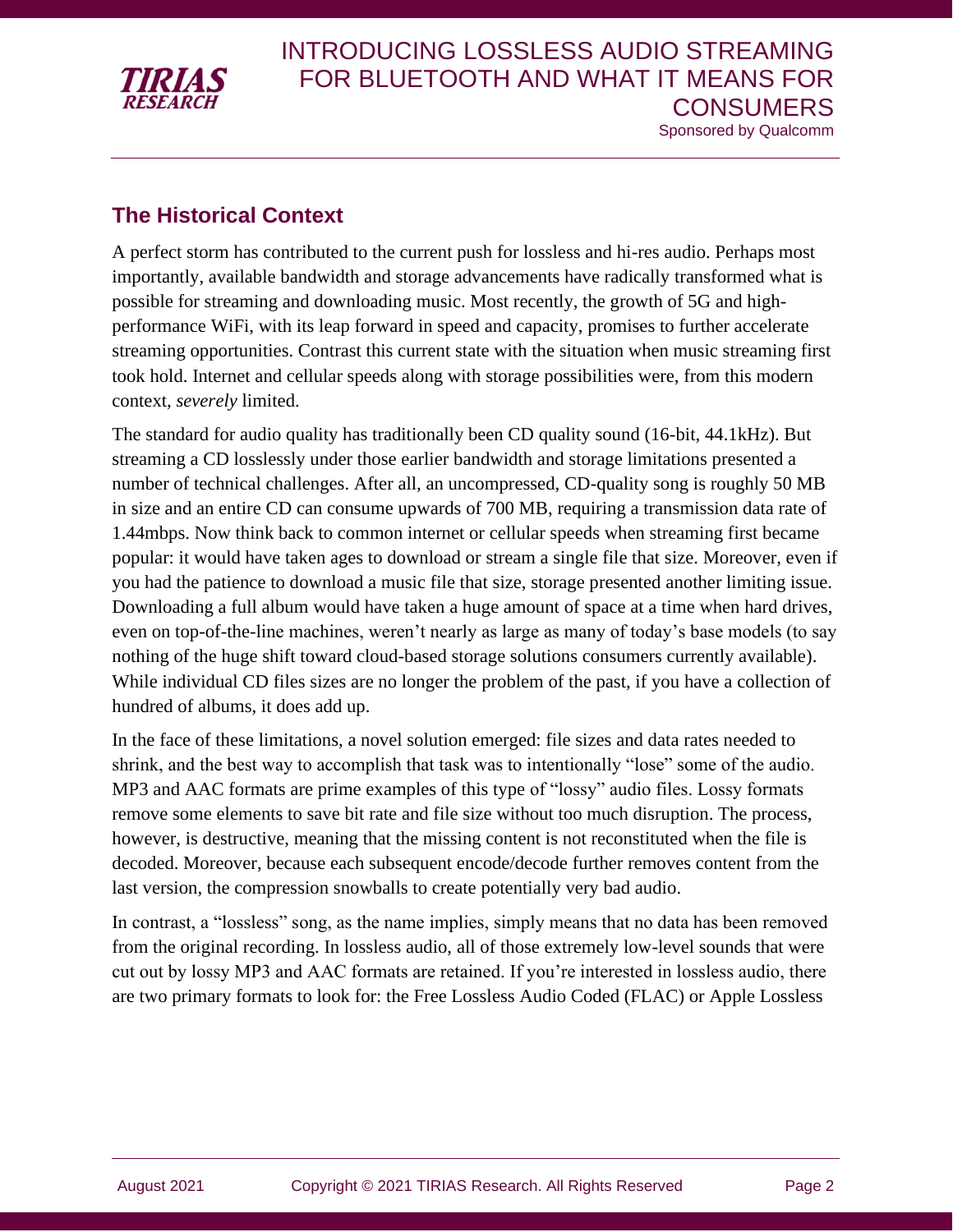

Audio Codec (ALAC). If you see FLAC or ALAC, you can be assured that you're getting lossless audio, but these aren't supported by Bluetooth.

### **Limitations remain for finding true Hi-res Audio**

While that lossy approach is clearly great for file size, it does come at the expense of audio quality. To understand just how much audio quality is potentially sacrificed, we need to dive into a bit of technical talk. Recall that CD quality set the standard and is expressed as 16-bit, 44.1 kHz. Those last two numbers are key and represent bit depth and sampling rate, respectively.

Let's start with bit depth, which is simply the number of bits of information gathered with each audio sample. Sampling rate, meanwhile, is the number of times per second a sample is taken and represented in kHz. If you think of bit depth like volume and sampling rate like frequency, then increasing each means gaining more information, more frequently.

For a simple analogy, think of it like taking a weather measurement: increasing bit depth would be like measuring the outside temperature at 95.35879 instead of 95.4; increasing sampling rate would be like checking the temperature more often each second. From a mathematical standpoint, the greater the number of bits taken per sample and/or the greater number of times per second a sample is taken, the better the quality.

This gets us to bitrate, which is simply bit depth multiplied by sampling rate multiplied by the number of channels under consideration. Mono audio has one channel, while stereo has two channels (left and right). So, CD quality sound has a bitrate of 1,411 Kbps: 16-bit depth x 44.1kHz sample rate x 2 channels (see Table 1).

The greater the bitrate, the more realistic and richer your audio sample will be. A higher bitrate means more detail and more dynamic range in the audio, which can translate into deeper bass, higher treble and greater nuance and distinction in the recording. For audiophiles, this means a richer, more immersive music experience. This is where HD and hi-res audio are important. Each goes beyond CD quality by offering an even greater bitrate. HD audio, for example, delivers 24 bit 48kHZ quality (a 2,304 kbps bitrate). Hi-res audio, meanwhile, starts at 24-bit 96kHz (4,608 kbps) and, depending on the service, can deliver up to 24-bit 192kHz audio (9,216 kbps) as shown in Table 2.

| Format                | Bit   | Sample | No of           | Data rate    | Max Signal to |
|-----------------------|-------|--------|-----------------|--------------|---------------|
|                       | Depth | Rate   | <b>Channels</b> |              | noise ratio   |
| Hi-Res Audio          | 24bit | 48kHz  |                 | $2.304$ mbps | 144dB         |
| Tidal MQA             | 24bit | 96kHz  |                 | 4.608 mbps   | 144dB         |
| Apple Music Hi-Res    | 24bit | 196kHz |                 | 9.216 mbps   | 144dB         |
| Amazon Music Ultra HD | 24bit | 196kHz |                 | 9.216 mbps   | 144dB         |

*Table 2. A summary of streaming Hi-Res audio services*

This brings us back to standard/SD streaming and traditional MP3 and AAC files (i.e., not CD, HD, or hi-res). Thanks to lossy compression, each of these options typically caps out at a mere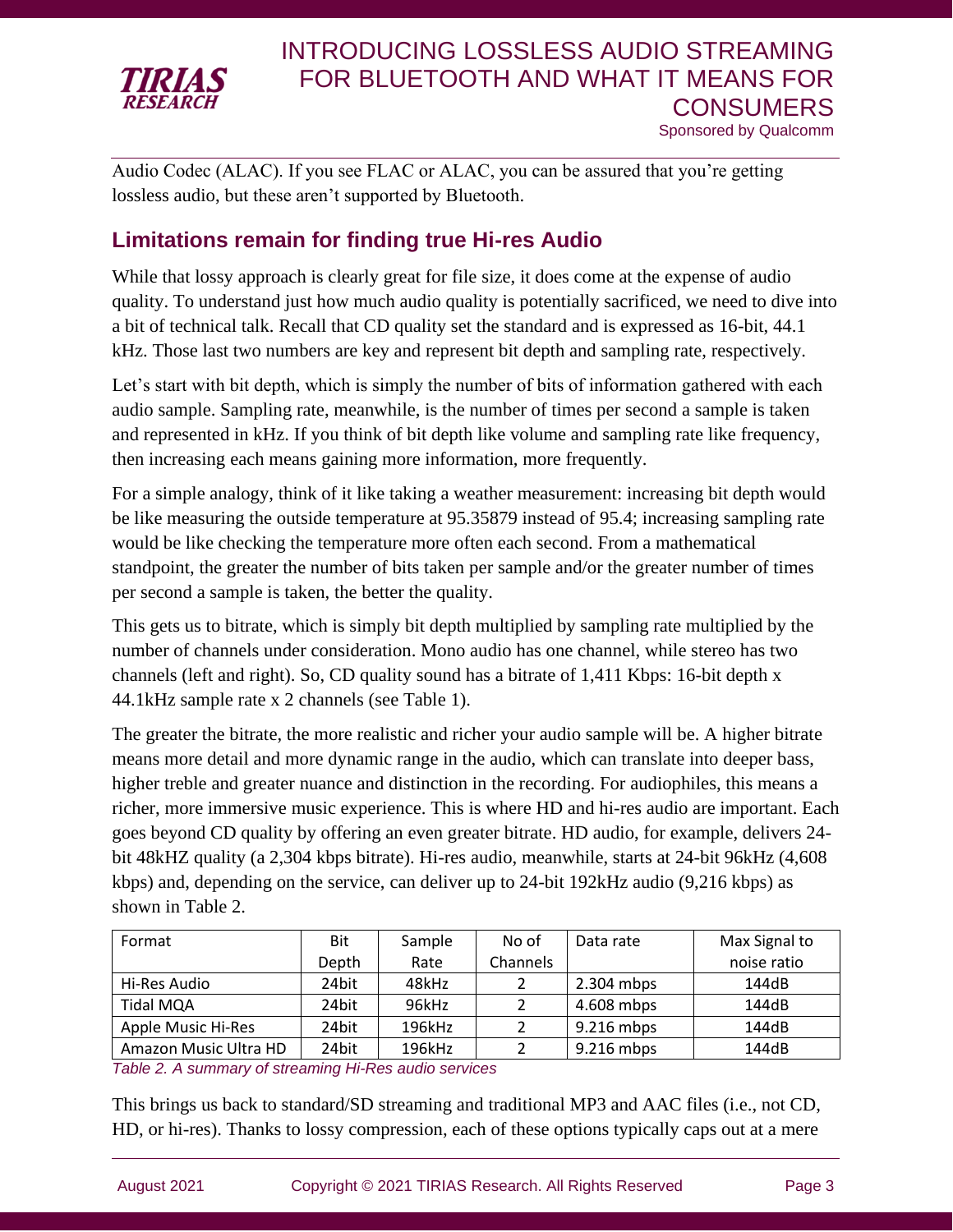

320 kbps bitrate. That huge reduction in bitrate made files easier to download and stream but at the expense of overall audio quality.

This type of tradeoff made perfect sense at the time when streaming first became the default way of listening to songs. But fast forward to today and both bandwidth and storage capabilities have made exponential leaps forward. Indeed, broadband and cellular speeds now make streaming or downloading large files nearly instantaneous (though if you are on a data capped cellular plan, downloading this type of huge music file could quickly eat through your monthly allotment). Storage, meanwhile, is a fraction of the cost it used to be or even free with other cloud services. Those shifts have enabled streaming services to make the dream of audiophiles to come true: abandon lossy compression and offer HD or even Hi-res quality options to everyone.

### **Limitations remain for finding true Hi-res Audio**

While that lossy approach is clearly great for file size, it does come at the expense of audio quality and robustness to further processing. For consumers looking for the absolute best audio experience, there are, a few critical wrinkles and limitations to consider.

To begin with, keep in mind that lossless audio and Hi-res audio are not interchangeable terms. Again, lossless simply denotes that no detail has been removed from the original. And that in turn means that the moment of creation matters and the source material itself therefore acts as the first limiting factor to enjoying hi-res audio. If the original is in CD quality, for instance, the lossless audio will also be delivered at CD quality. To find lossless audio that is HD or hi-res, the original needs to have been created at a bitrate equal to or greater than those formats. To some extent, this is happening via the remastering of older recordings, but the resolution is still defined by the original recording. Fortunately, over the last few years an abundance of new recordings are being made at higher resolutions. Still, keep in mind that hi resolution audio is not necessarily lossless. The Hi Res Japanese Audio Society (JAS) standard is 24bit /96kHz, but is still a lossy format.

But capturing hi-res in the recording process is only the first step. Your streaming or download service is the second limiting factor. It must actually transmit or deliver material at that same advanced bitrate. As mentioned above, the good news is that there are now several services that support hi-res and many of them no longer charge extra for that higher quality. Indeed, this is one of the interesting outgrowths of Apple's entry into the lossless and hi-res category. Amazon Music HD and Ultra HD (up to the 24-bit, 96-192kHz standard of hi-res) are now offered free of charge to users. But there's an important caveat: if you want hi-res Audio, you'll need to make sure that you have updated the settings in your preferred streaming service to deliver content at that advanced bitrate.

One final limitation must be overcome to assure you are actually enjoying lossless and hi-res audio: reception at your device, wired headphones, and/or wireless earbuds. Let's start with those who prefer a wired listening option. Here's where things (for the moment) get a bit odd within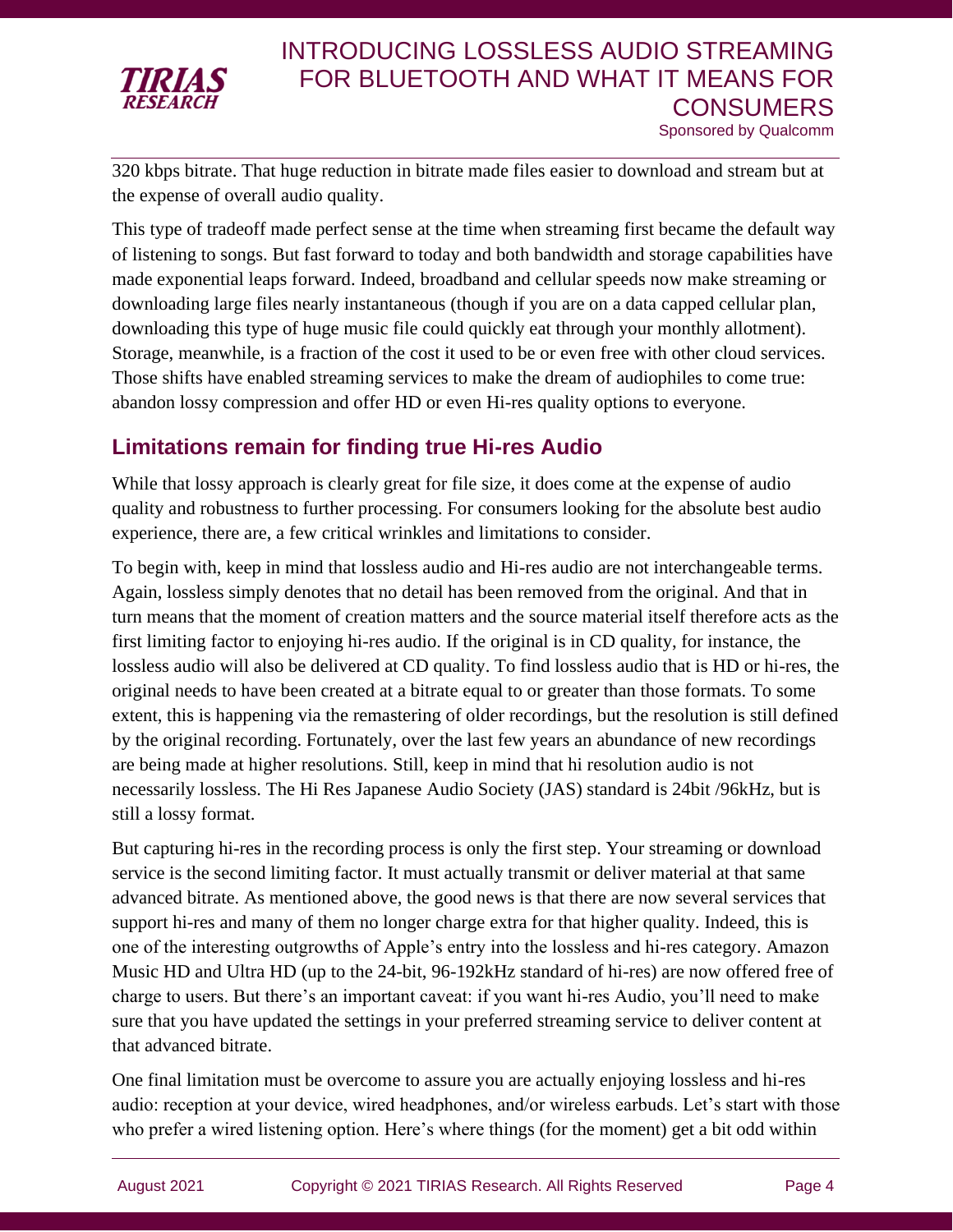

## INTRODUCING LOSSLESS AUDIO STREAMING FOR BLUETOOTH AND WHAT IT MEANS FOR **CONSUMERS**

Sponsored by Qualcomm

the Apple ecosystem. The digital-to-analog converter (DAC) that Apple uses doesn't support hires audio. That means that at the device level even the best, newest iPhone and MacBook do not yet support native playback at a hi-res bitrate. Instead, playback maxes out at HD quality (24-bit, 48kHz). That's a huge jump from AAC quality, but it's not true hi-res. If you want to listen to hires audio with wired headphones, you'll need an external, hi-res enabled DAC. That might deliver the highest, truest audio quality, but it's clearly not a streamlined solution and runs counter to today's push for a wireless audio experience.

### **Bluetooth and On-the-Go Audio**

That last critical step to enjoying hi-res audio is further complicated by the growing desire to be free from wires. Bluetooth has revolutionized how we listen to content and, for many people, has made a wired audio connection a relic. Bluetooth acts as the "last mile" of delivery and it's this last step that can undercut the entire lossless and hi-res process. Unfortunately, thanks to its inherent bandwidth and codec (coder-decoder used to reduce raw bit bandwidth requirements) limitations, Bluetooth cannot currently deliver lossless audio: all Bluetooth connections to date employ lossy compression based on psychoacoustic masking techniques and while bit-rate efficient, more audio data is lost.

Traditionally Bluetooth downsamples and compresses content to the max that a provider's Bluetooth codec allows. That means that even if the source material was recorded in hi-res, and even if your streaming service can deliver that same hi-res quality, the listener has ultimately been limited by the Bluetooth codec when choosing wireless audio.

What differentiates Qualcomm's aptX technology from regular Bluetooth codecs is that aptX is based on ADPCM (Advanced Pulse Code Modulation) techniques and is a non-destructive codec, this means that the post-processed audio is very similar to the original uncompressed file

#### **Your best wireless option for Hi-res audio**

To enjoy the highest quality audio with a wireless connection, your best bet is to search for earbuds that take advantage of Snapdragon Sound technology, which offers high-performance codecs specifically architected to deliver better sounding audio. Snapdragon Sound utilizes the aptX Adaptive codec which can deliver high resolution 24-bit 96kHz , and provides a dynamic bitrate and bit-error resilience to help deliver a top-notch, immersive audio experience even under crowded RF conditions or during variations in the content itself. Qualcomm has also recently announced their intention to support aptX Adaptive scaling all the way to lossless CD resolution over Bluetooth with Snapdragon Sound. To do this, Qualcomm has taken an integrated approach between the source and sink devices, the codec itself, and optimized software end-to-end in order to deliver the needed data throughput.

Even better for those in the Android ecosystem, Qualcomm offers a robust certification and testing program to assure that the high-quality audio you expect is delivered by all of its partners.